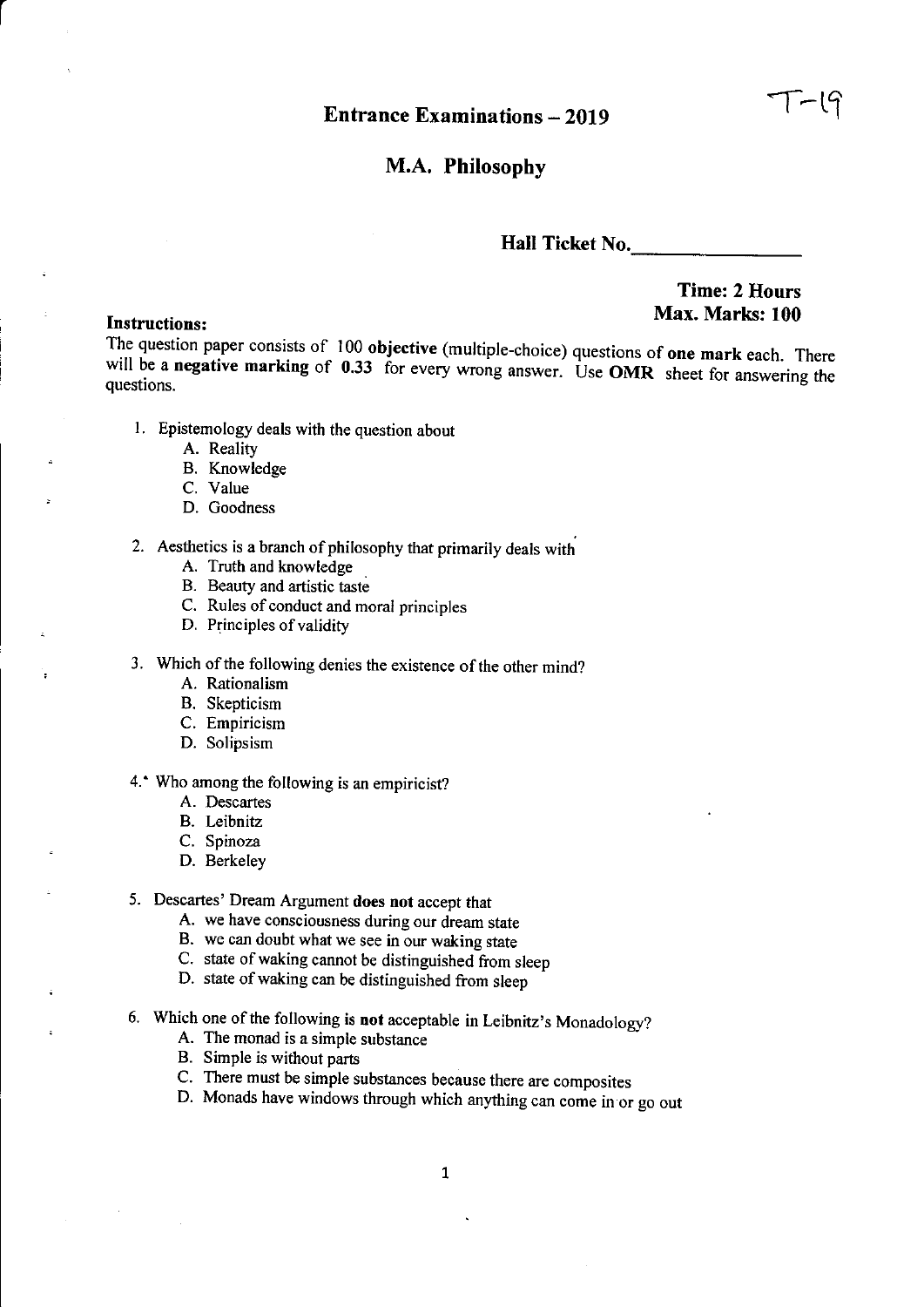- 7. John Locke does not hold that
	- A. Mind is a tabula rasa or blank slate
	- B. Ideas of substances are complex ideas
	- C. There are innate ideas
	- D. There is a distinction between primary and secondary qualities of an object
- 8. Kant proposed <u>ea</u>categories of understanding.
	- 4.4
	- B.8
	- c. l2
	- D. <sup>16</sup>
- 9. According to Hedonism, what is intrinsically valuable is
	- A. Pursuit of Pleasure
	- B. Performing one's duty for its own sake
	- C. Pursuit of knowledge for its own sake.
	- D. Production of greatest good for greatest number of people.
- 10. Who has said'Existence precedes essence'?
	- A. Rene Descartes
	- B. Immanuel Kant
	- C. Jean-Paul Sartre
	- D. Bertrand Russell
- 11. The philosophical study that deals with the origin, nature and the destiny of the universe is
	- A. Astronomy
	- B. Ontology
	- C. Theology
	- D. Cosmology
- 12. A value is intrinsic if and only if it is
	- A. Good in itself
	- . B. Good for achieving happiness
	- C. Good for everybody
	- D. Good for oneself
- 13. Rule Utilitarianism may be atfibuted to
	- A. Mill
	- B. Kant
	- C. Derrida
	- D. Aristotle
- 14. Which of the following is true of empirical psychology?
	- A. It inquires whether mind exits or not
	- B. It is concerned with the nature of mind
	- C. It tries to answer whether human soul is immortal
	- D. It aims at explanation and prediction of the behaviour of an organism.
- 15. Which one of the following is not true of Darwin's theory of evolution?
	- A. Evolution takes place by natural selection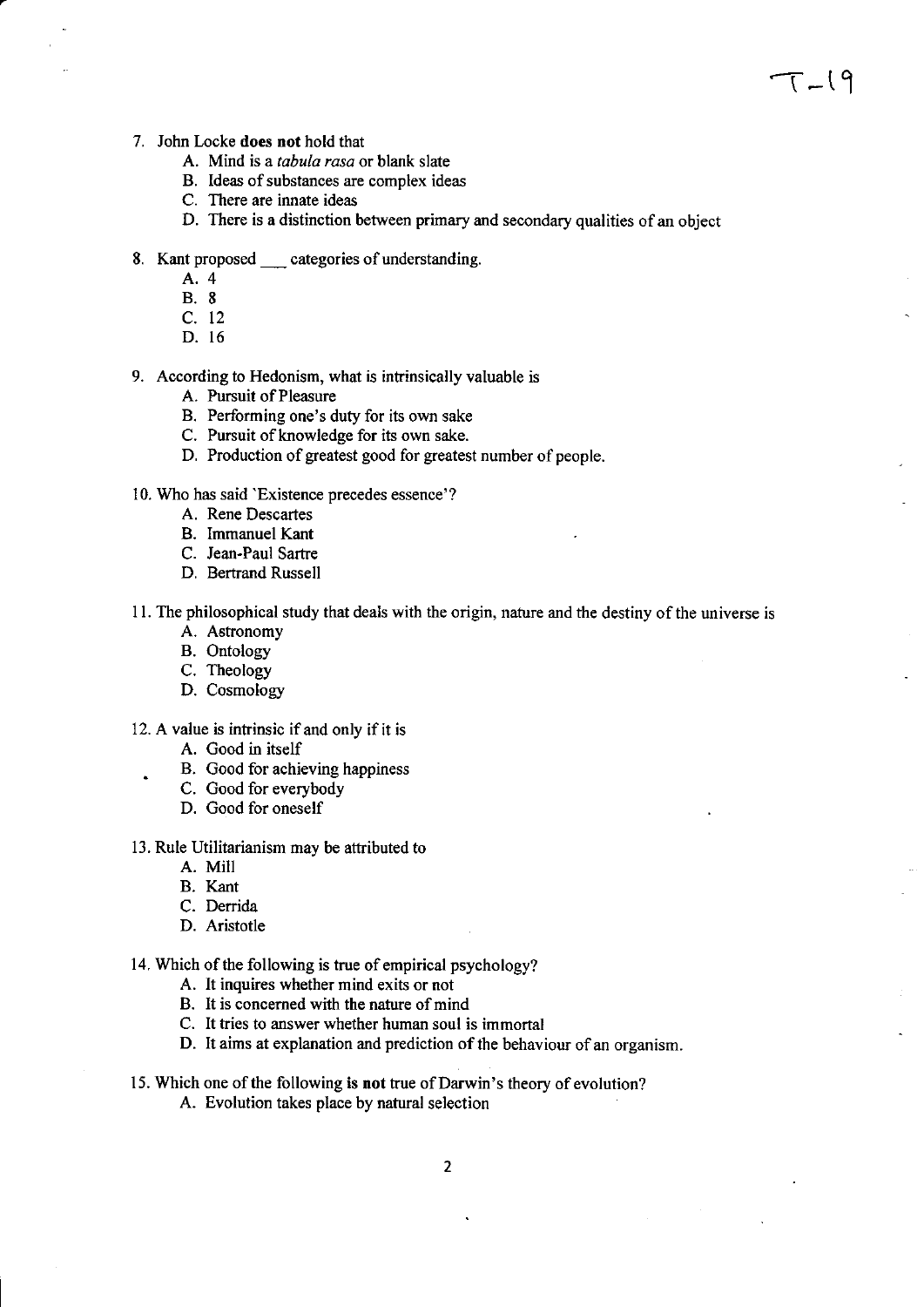- B. Process of evolution is progressive and goal-oriented
- C. Traits of living organisms are often heritable
- D. Organisms best suited to its immediate environment survive.

T – l 9

16. The goal of the well-known cosmological argument is to prove

- A. God exists as the first cause of the universe
- B. God exists as the designer of the universe
- C. God exists as the ultimate goal of the universe
- D. God exists as being that precedes the universe.

#### 17. Who has introduced the concept of Kingdom of Ends?

- A. Plato
- B. Aristotle
- C. Kant
- D. Wittgenstein
- 18. Who first explicitly formulated the principle of the identity of indiscemibtes?
	- A. Leibnitz
	- B. Heidegger
	- C. Kant
	- D. Descartes
- 19. Who among of the following philosophers advocate "logical positivism"?
	- A. Descartes
	- B. Carl Hempel
	- C. Husserl
	- D. Plato

20. Which of the following would count as proper explanation of human action?

- A. Structure and organisation of different parts of the agent's body
- B. The effect of environmental stimuli on the agent's sensory system
- C. The goals and motives of the agent
- D. The description of the agent's motor mechanisms during the performance of the action
- 21. Who has advocated for 'Yvat jivet sukham jivet rnam krtivā grtam pibet?'
	- A. Cārvāka
	- B. Gautam Buddha
	- C. Mahāvīra
	- D. Sankrāchārya
- 22. The term  $\bar{a}$ stika in Indian philosophy refers to
	- A. The existence of God
	- B. The authority of Vedas
	- C. The transmigration of soul
	- D. The liberation of Atman
- 23. Yoga philosophy mainly focuses on
	- A. Study of asanas and pranayama
	- B. Techniques of meditation
	- C. Cessation of rnental modification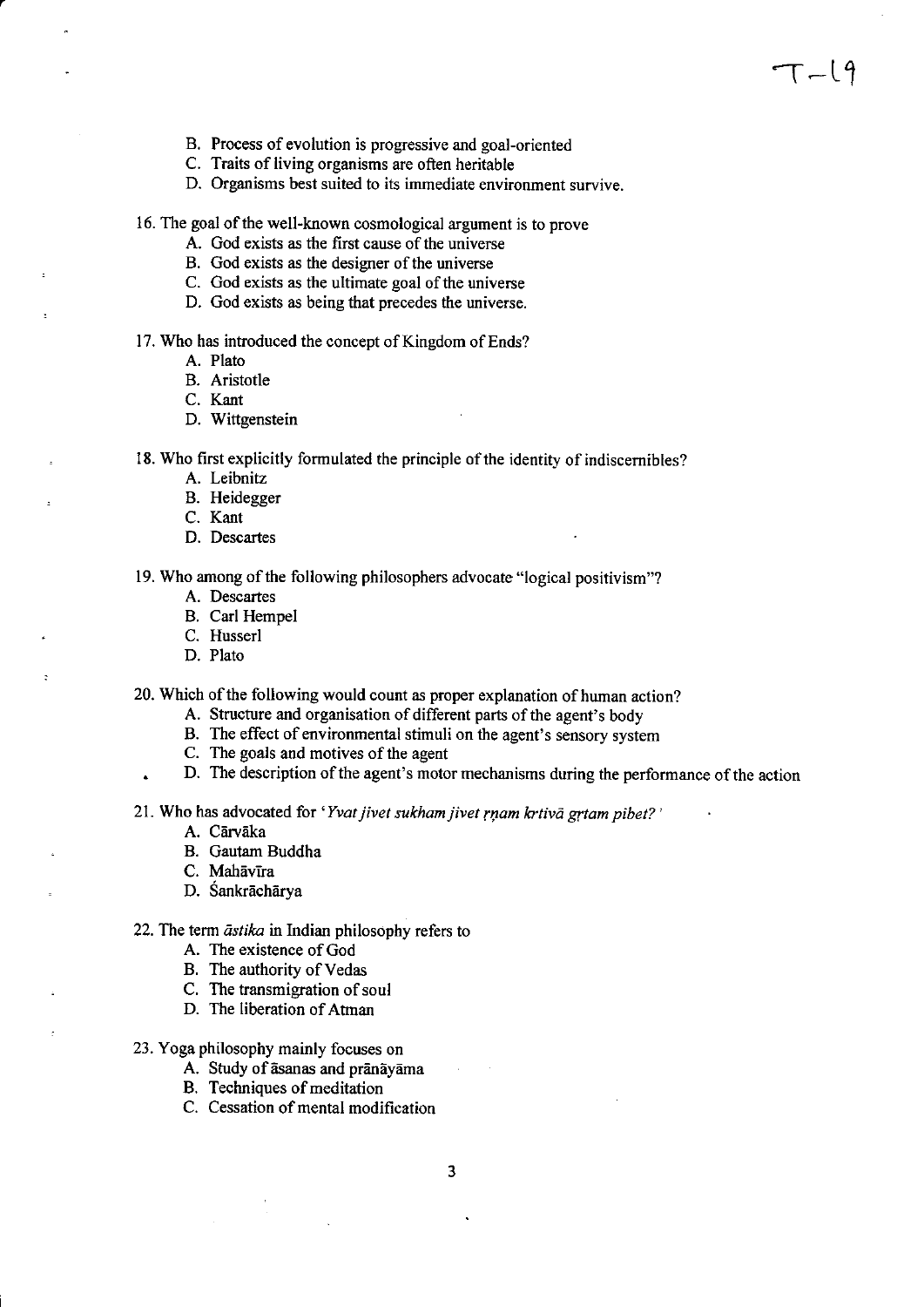D. Control of mind

## 24. Sāmkhya philosophy is

- A. Monistic
- B. Dualistic
- C. Pluralistic
- D. Nihilistic

## 25. The statement, 'Everything is in constant flux' is acceptable to

- A. Mahāvīra
- B. Buddha
- C. Śankrāchārya
- D. Rāmānuja

## 26. The Doctrine, Brahman Satya , Jagat-mithya is advocated by

- A. Malayana Buddhism
- B. Advaita Vedānta
- C. Nyāya Vaiśaşika
- D. Purva Mimāmsā

#### 27. The method of neti neti is described in

- A. Samhitas
- B. Brāhamans
- C. Araqyakas
- D. Upanigads

## 28. Which one of the following is not discussed in Bhagavad Gita?

- A. Jñāna yoga
- B. Bhakti yoga
- C. Karma yoga
- D. Hatha yoga

29. Match the following and choose the appropriate code.

- a. Rk Veda b. Yajur Veda c. Sāma Veda d. Atharva Veda 1. Music 2. Prayer 3. Medical science 4. Yajña/sacrifice
- A. a-1,b-2, c-3, d-4 B. a-2, b-3, c-1, d-4 C. a-2,b-4, c-1, d-3 D. a-4, b-3, c-2, d-l

#### 30. Who is the author of the famous epic Mahābhārata?

- A. Gautama
- B. Kautilya
- C. Parāśara
- D. Vyāsa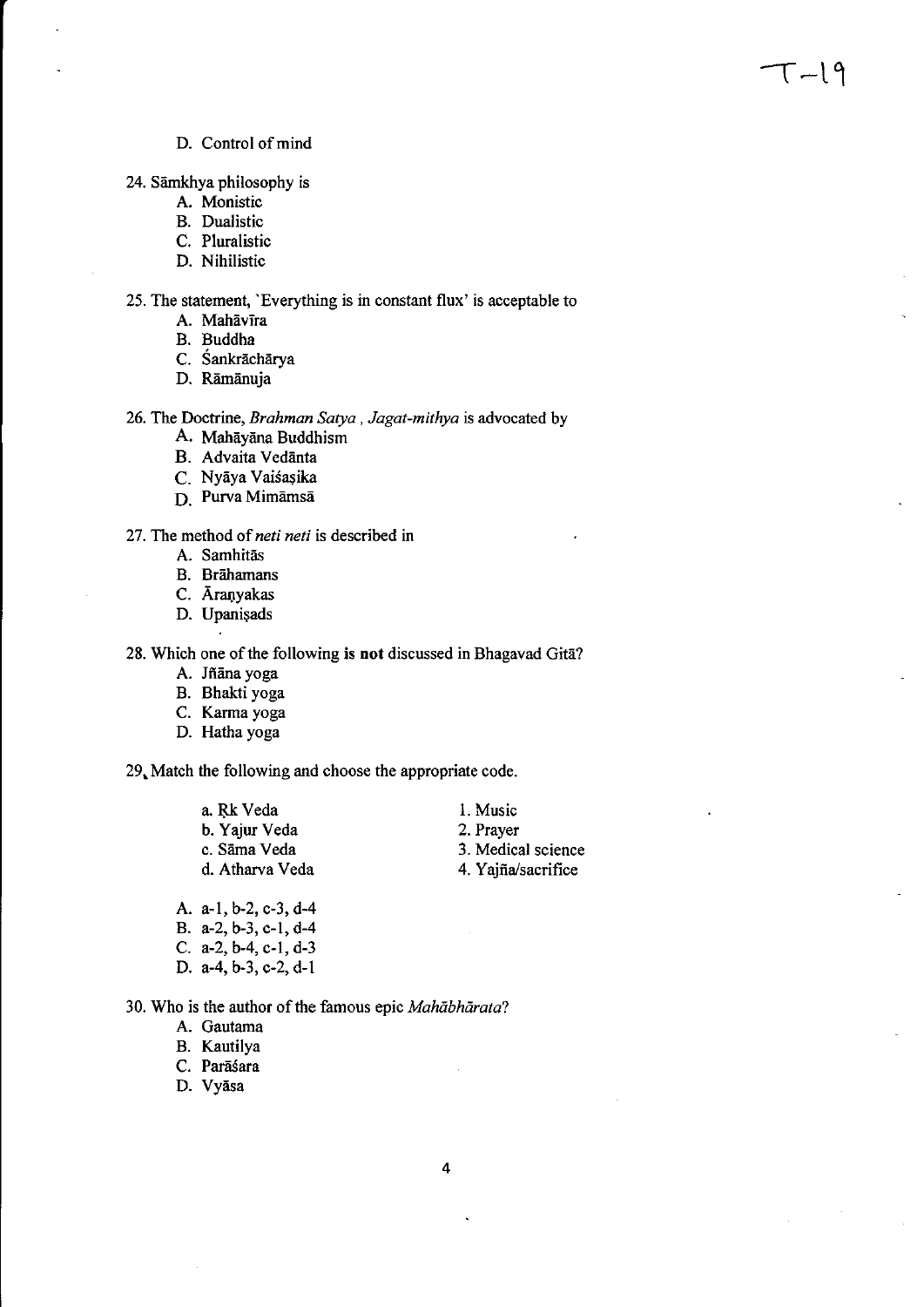$T - 19$ 

- 31. Who is known as Mahāvīra in Jaina context?
	- A. Siddharta
	- B. Hanumāna
	- C. Vardhamāna
	- D. Sankāracārya

32. The Bhagavad-Gita has

- A. 2 chapters
- B. 100 chapters
- C. 20 chapters
- D. 18 chapters

33. Which one among the following is included in *prasthānatrayi?* 

- A. Mimāmsāsutras
- B. Nyayasutras
- C. Sāmkhyasutras
- D. Brahmasutras

34. Hind Swaraj is written by

- A. S. Radhakrishnan
- B. M.K. Gandhi
- C. Swami Vivekananda
- D. C. Rajagopalachari

35. Which one of the following forms of a sentence can be ascribed tmth value?

- A. Declarative sentence
- B. Imperative sentence
- C. Exclamatory sentence
- D. Interrogative sentence

36. Which of the following is not a tautology?

- A. A mother is a female that gave birth to an offspring.
- . B. No Physical objects can travel faster than light.
- C. Either God created the world or he did not
- D. If humans came into existence through evolution, then it is certain that they came into existence through evolution.

37. A set of propositions is consistent if and only if

- A. They are true together
- B. They can be true together
- C. They are false together
- D. They can be false together.

## 38. An inference is said to be deductively valid if and only if

- A. The premises are true and the conclusion is false
- B. The premises are true and the conclusion also is true
- C. It is possible for the premises to be false and conclusion to be true
- D. It is impossible for the premises to be true and the conclusion to be false.

## 39. Which of the following is not a law of thought?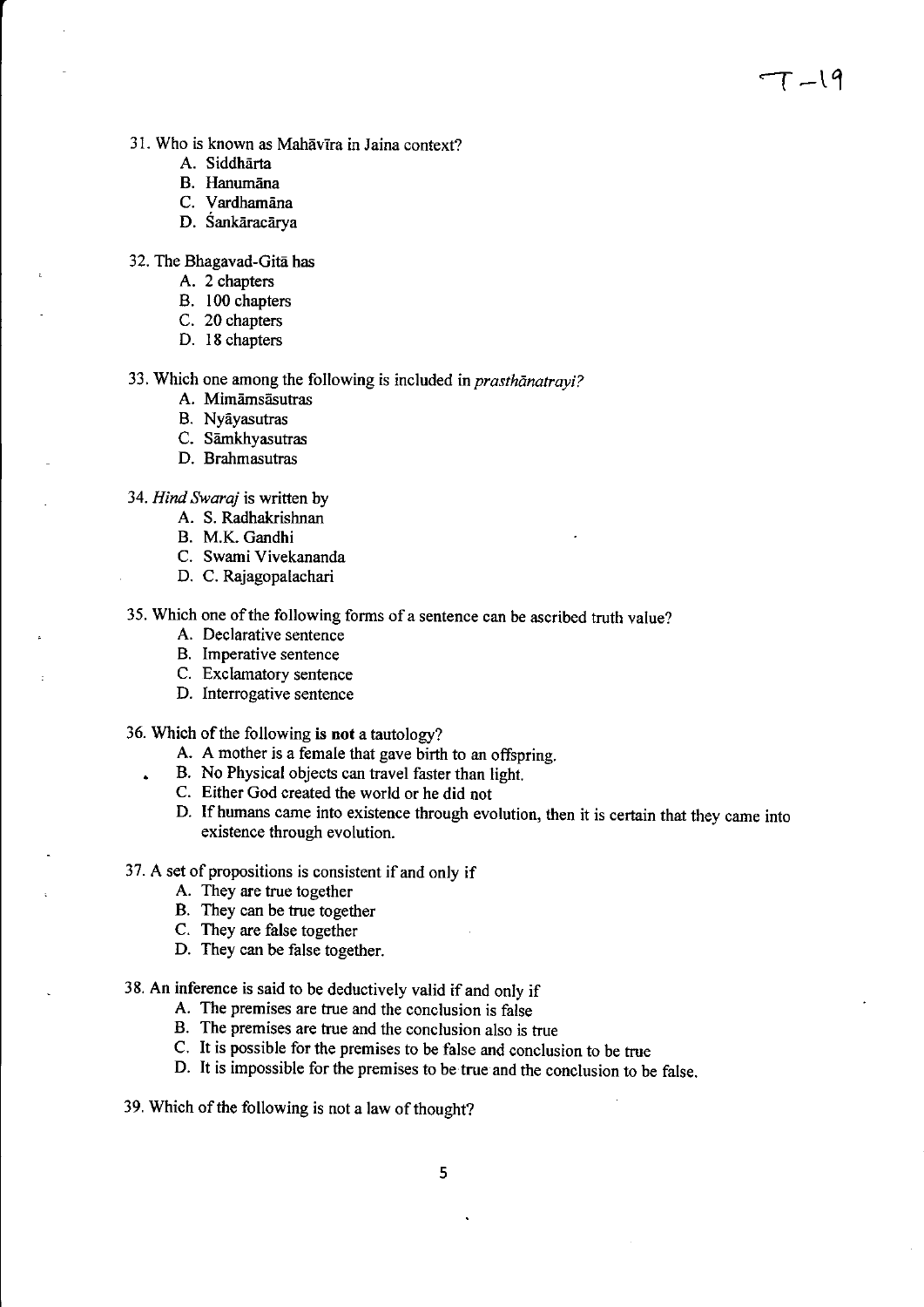- A. A proposition is identical with itself
- B. A proposition and its negation cannot both be true at the same time
- C. For any proposition, either it or its negation is true
- D. For every proposition P, there must be sufficient reason why P is true.
- 40. Which one of the following pairs of sentences, S1 and S2, has no disagreement?
	- A. S1: Dogs are faithful animals. S2: Dogs are unlovable animals
	- B. S1: Dogs are good hunters. S2: Dogs are lousy hunters<br>C. S1: Dogs are friendly S2: Dogs are indifferent
	- C. S1: Dogs are friendly
- 
- -
- 
- D. S1: Dogs are intelligent S2: Dogs are dumb
- 41. Which one of the following pairs of sentences is contradictory?
	- A. Ritu is happy. Ritu is crying
	- B. Ritu is friendly and Ritu is anti-social
	- C. Ritu is intelligent. Ritu is stubbom
	- D. Ritu is single. Ritu is married.
- 42. Which one of the following pairs of sentences is consistent if spoken by the same person?
	- A. Roy is brave. Roy is coward
	- B. Roy is a genius. Roy is a liar
	- C. Roy is an eligible bachelor. Roy has a beautiful wife .
	- D. D. Roy is funny. Roy is irritating.
- 43. Which one of the following sentences has the least ambiguity in meaning
	- A. Why go elsewhere and get cheated? Shop here.
	- B. I killed a snake in my pajamas
	- C. If you think that I am rude, you should see my manager
	- D. Either you are a genius or you are a fool

44. Which of the following sentences is not a real conditional sentence

- A. IfRahul studies hard, then he will get good grades
- B. If Rahul is happy, then he will sing
- . C. If Rahul falls in love, then he will get married
- D. If Rahul is sleepy, then the bed is ready

45. Assuming that a girlfriend is talking to her boyfriend, which one of the following sentences best describes the intention or meaning of her expression: "Don't you think that the party is getting dull now?"

- A. She is asking the opinion of her boyfriend
- B. She is expressing her opinion to her boyfriend
- C. She is suggesting her boyfriend to go somewhere else
- D. She is suggesting her boyfriend to make the party lively

46. Given that a necessary statement is one which cannot be false, which of the following is not necessary:

A.  $5 + 7 = 12$ 

- B. Either grass is green or it is not.
- C. For every action, there is equal and opposite reaction.
- D. None of the above.

ા –ાવ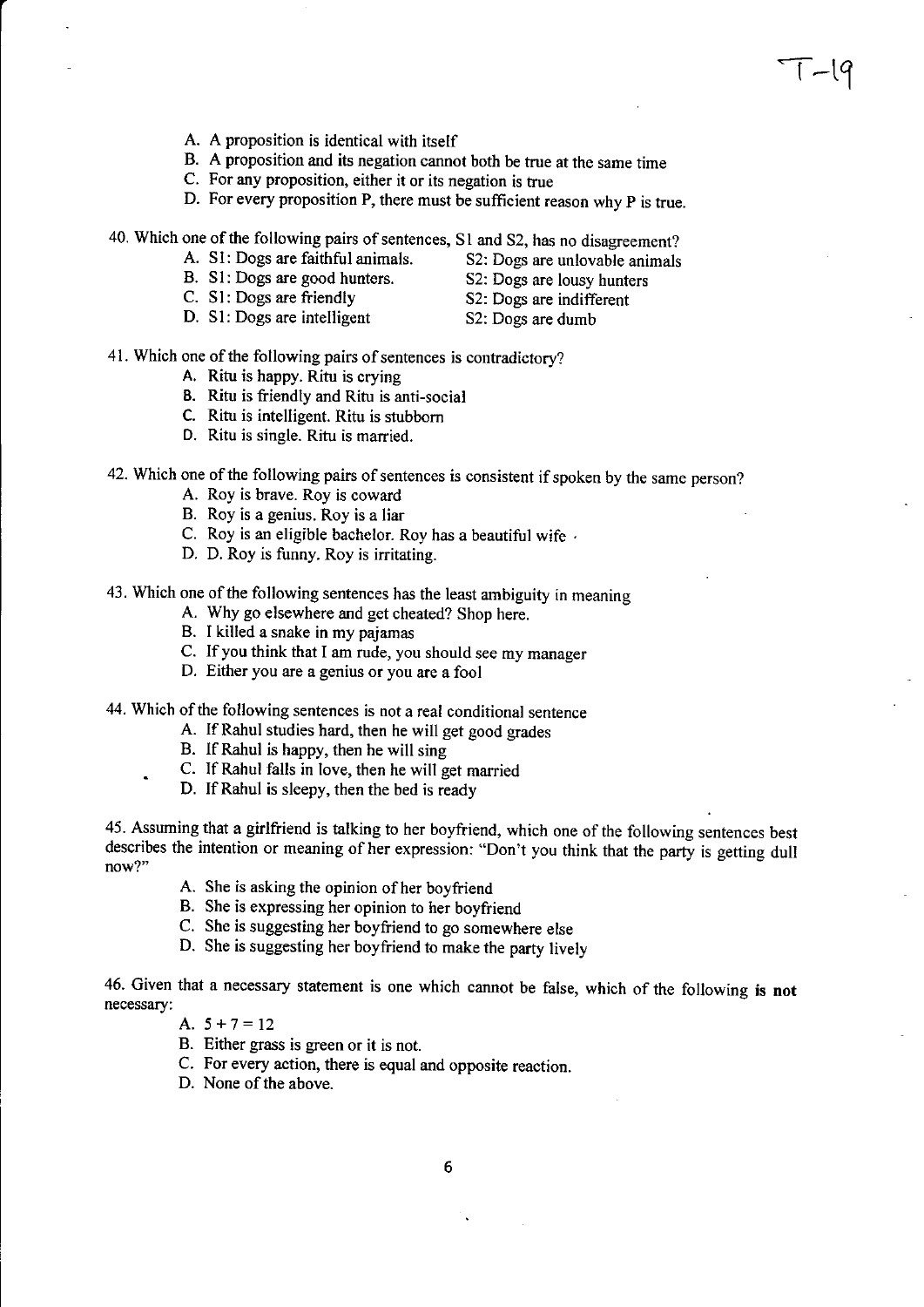- 47. Logic as a discipline is concemed with
	- A. How human beings actually think
	- B. How human beings should think
	- C. How human beings would think
	- D. How human beings could think

48. In logical reasoning, the truth claim of a belief will be supported by some evidence or information. Which one of the following exemplifies logical reasoning?

- A. If human beings are never happy, then human beings are not meant to be happy
- B. Tom went to school and that is how he learnt to speak French
- C. Geometrical figures have shapes and since triangle is a geometrical figure, therefore it must have a shape.

 $T-l9$ 

- D. Justice is blind to race, religion, colour or gender. That is why the statue holding a balance in a court is blind-folded.
- 49. Logic is a discipline which concerns itself with
	- A. Imaginative and fantastic thinking
	- B. Creative and artistic thinking
	- C. Scientific and realistic thinking
	- D. Argumentative and rational thinking
- 50. Formal reasoning is best exemplified by
	- A. Mathematical reasoning
	- B. Moral reasoning
	- C. Critical reasoning
	- D. Inductive reasoning
- 51. Samath is located in
	- A. Uttarakhand
	- B. Rajasthan
	- C. Jharkhand
	- D. Uttar Pradesh
- 52. Who wrote The Nichomachean Ethics?
	- A. Plato
	- B. Moore
	- C. Aristotle
	- D. Peter Singer

53. Find the rate of simple interest by which Rs 800 becomes 956 in 3 years.

- A. 5%
- 8.5.5%
- c.60/o
- D.6.5%

## 54. Who is the author of The Argumentative Indian?

- A. Vikram Seth
- B. J.N.Mohanty
- C. Amartya Sen
- D. Arundhati Roy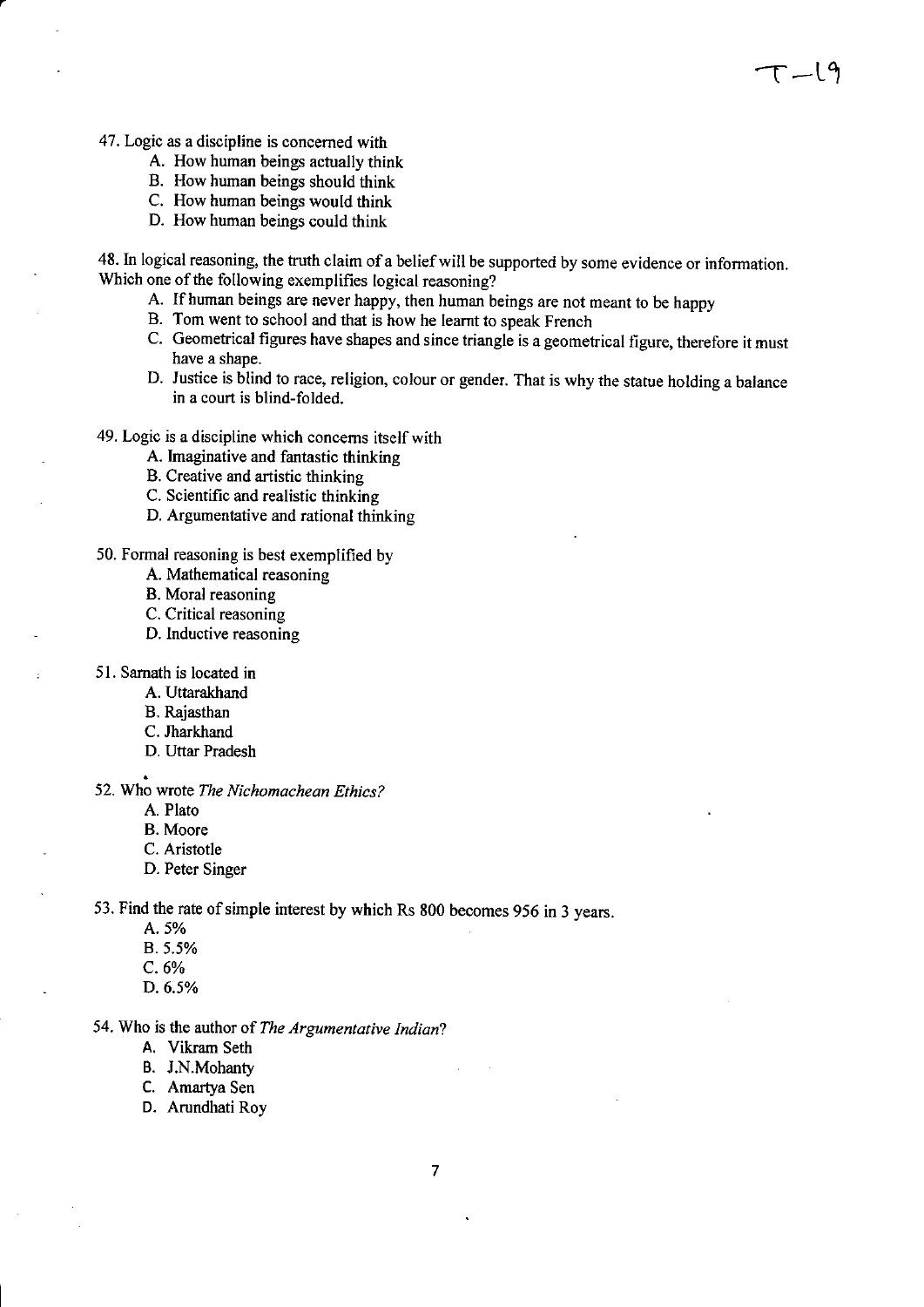55. If FIYDERABAD is coded to GYCEQAAAC, then, accordingly, DELHI is coded to

- A. CEKHH
- B. CEMHI
- C. CDKHH
- D. DCKHH

56. Thanatophobia is an abnormal fear of

- A. death
- B. water
- C. police
- D. fire
- 57. As Imphal is to Manipur, Kohima is to
	- A. Mizoram
	- B. Nagaland
	- C. Meghalaya
	- D. Arunanchal Pradesh

58. "One is not bom, but rather becomes, a woman" is the statement of

- A. Jean Paul Sartre
- B. Maya Angelou
- C. Simone de Beauvoir
- D. Martha Nussbaum
- 59. I enjoyed \_ with your brother.
	- A. travelling
	- B. to travel
	- C. travel
	- D. travelled

60. One tap fills a water tank in 10 minutes while another tap fills it in 15 minutes. If both the taps are opened at the same time, what is the time taken to fill the tank completely with water?

- . A. 5 minutes
	- B. 6 minutes
	- C. Less than 5 minutes
	- D. More than 6 minutes
- 61. Chetan Bhagat is the author of
	- A. Wings of Fire
		- B. 3 Idiots
		- C. Five Point Someone
		- D. The God of Small Things

62. IfROSE is coded as 1815195, then 1814915 is decoded as

- A. RACE
- B. RATIO
- C. RADIO
- D, AUDIO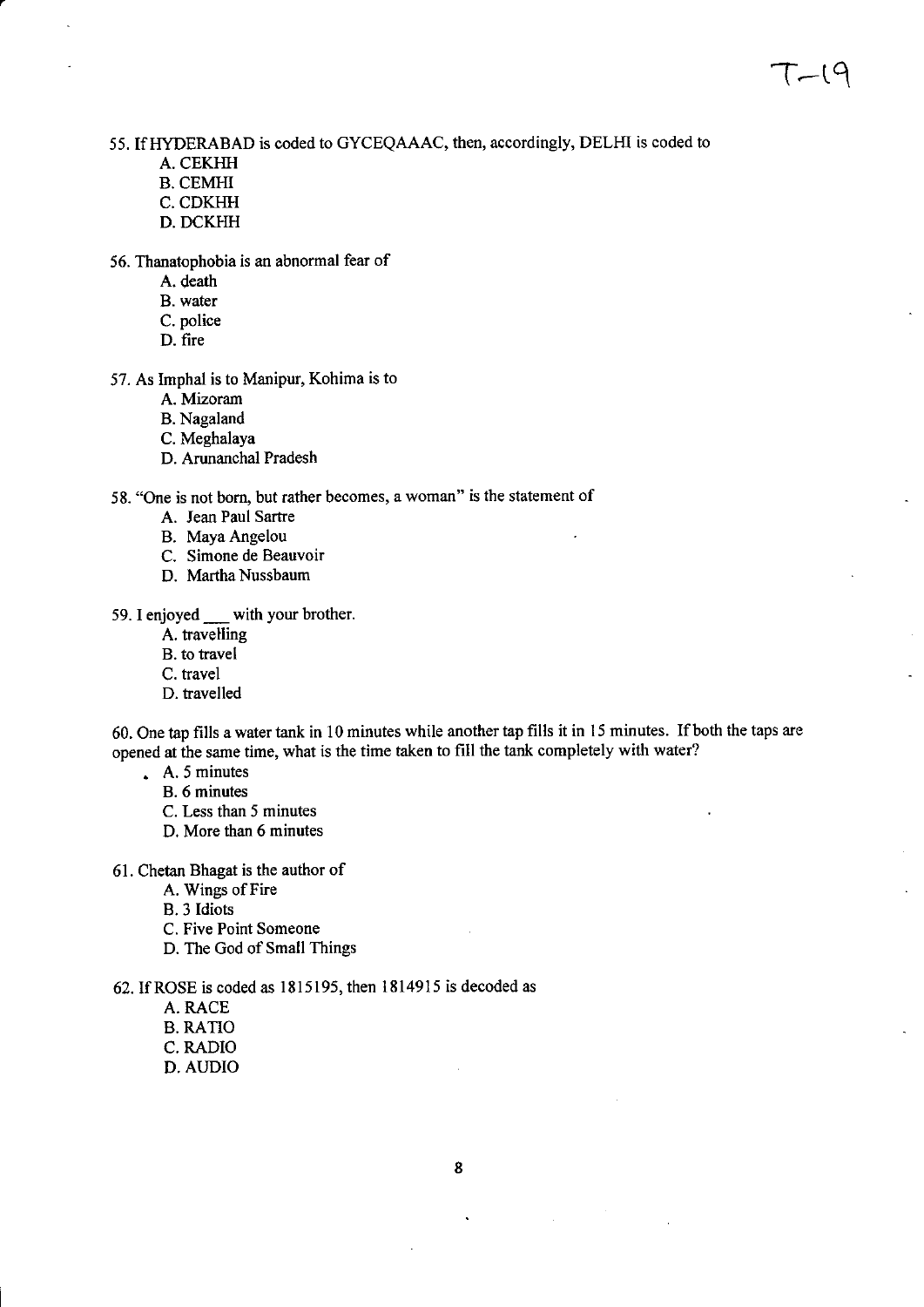63. Who is the author of the national anthems of two different countries?

- A. Bankimchandra Chatarjee
- B. Rabindranath Tagore
- C. Munshi Prem Chanda
- D. Mahatma Gandhi

64. Satyamevajayare is quoted from

A. Mahabharata

- B. Rāmavāna
- C. Gitā
- D. Upanigad

65. All my shirts are red except three. All my shirts are blue except three. All my shirts are yellow except three. All my shirts are white except three. How many shirts do I have?

T - [9

A. Four

B. Eight

C. Twelve

D. Sixteen

66. Find out which will replace the question Mark.<br>AZBY: CXDW EVFS: ?

AZBY: CXDW

A. GTHQ

B. CHTQ

- C. GQTH
- D. TGQH

67. Pointing to a photograph, a woman said "I have no brother or sister but that woman's mother is my mother's daughter". Whose photograph was it?

A. Her own

B. Her daughter's

C. Her mother's

D. Her grandmother's

68. How many cows are in the field, if there are in total 34 eyes and 62 legs ofthe cows and men in the field?

A. i4 B. i5 c. 16

D. 17

69. Ravi is older than Kavi by % of Kavi's age, and Kavi is 3 yean younger to Ravi. What is Ravi's age?

A.9 B.10 c.t2 D.l5

70. Whenever John sings, Tom gets headache and Smith Sleeps. If Smith is not sleeping, which of the following statements must be true?

A. John is singing and Tom has a headache

9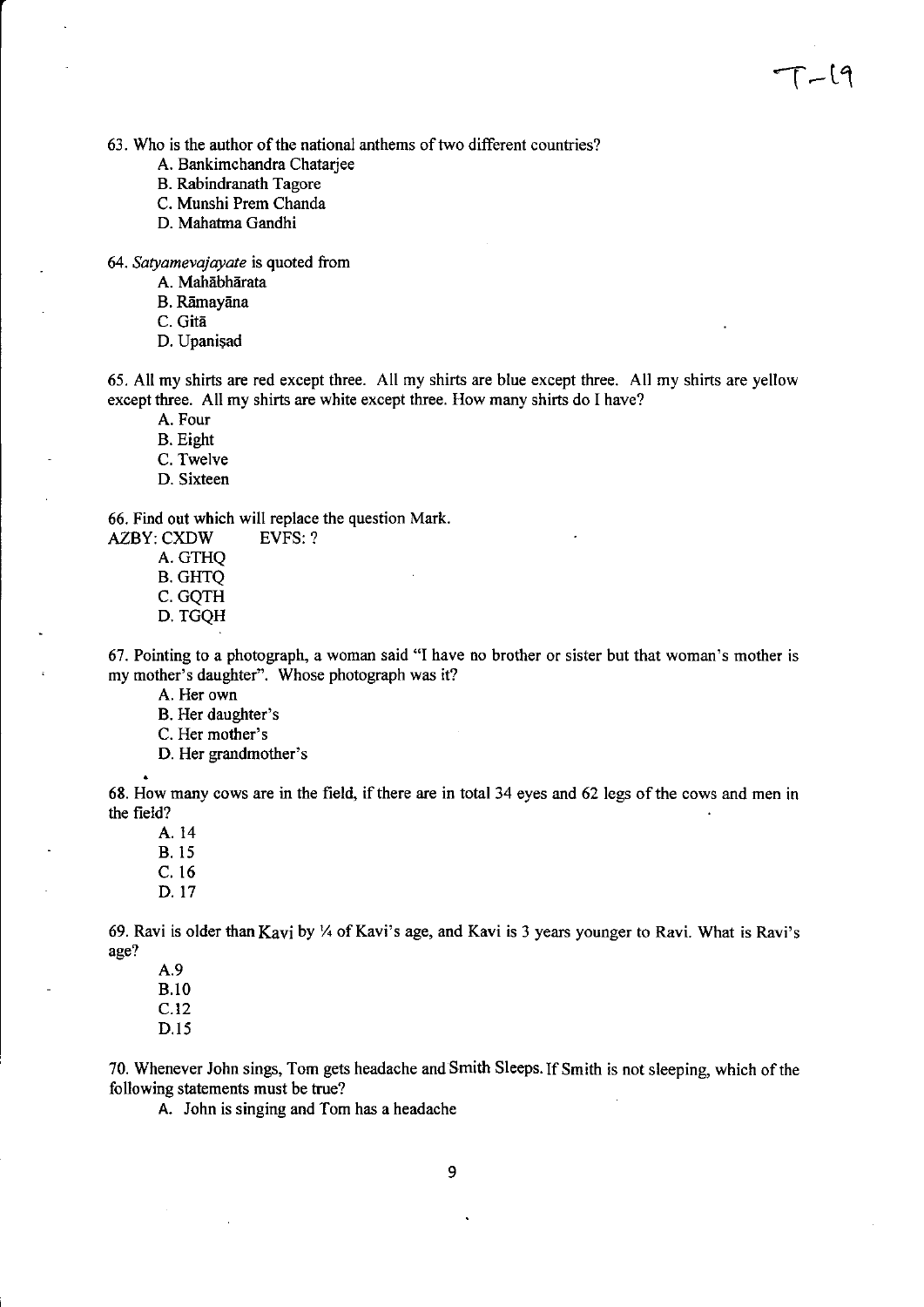- B. Tom has headache but John is not necessarily singing
- C. John is singing, but Tom does not necessarily have headache

D. John is not singing

71. In a class of 25 students, 15 can dance and 15 can sing, and 5 cannot do either. How many of them can do both, singing and dancing?

4.00

8.05

c. l0

D. 15

72. Choose one word which cannot be formed fiom the letters of the word TRANSLATION?

A. STATION B.NATIONAL

C. RATIONAL

D. NOTIONAL

73. If  $x$ <sup>+\*</sup>y=x+y when x<50 and y<50; and  $x$ <sup>+\*</sup>y=100 when neither x<50 nor y<50. What is 60+\*70=?

- A.50
- B. 100
- c. 130
- D. 180

74. Oncology is the study of

- A. Cancer
- B. Kidney
- C. Liver
- D. Eyes

75. What is the  $7<sup>th</sup>$  number in the series of 1,5,11,19,29,41....?

- A.53
- B. 55<br>C. 57
- 
- D. 59

76. Which conclusions do logically follow, if the following two statements are true?

(i) All film stars are playback singers

(ii) All film directors are film stars

Conclusion l: All film directors are playback singers Conclusion 2: Some film stars are film directors

- A. Only Conclusion I
- B. Only Conclusion 2
- C. Both Conclusion 1 and Conclusion 2

D. Neither Conclusion 1 nor Conclusion 2

77. Which of the figures, you think best fits the series below?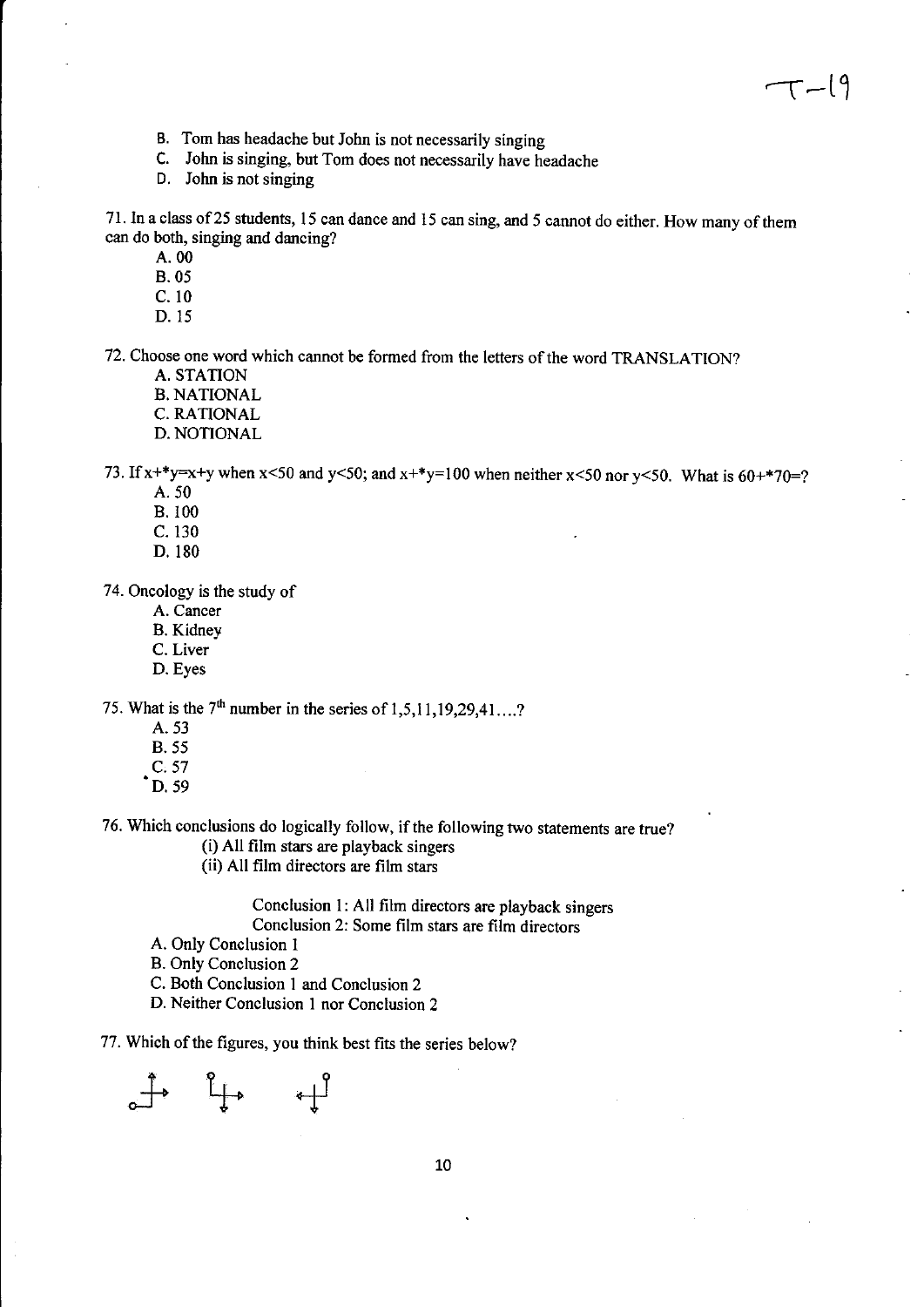$+1$  $\frac{1}{L_0}$  $\int_{0}^{\frac{\pi}{2}}$ A. B. C.

 $\mathbf{D}$ . النو

78. Which of the figures can be used to continue the series given below?



79. Which part of the following sentence contains an error?

He walked as faster as he could so that he would not miss the train.

- A. He walked as faster as
- B. he could
- C. so that he would not miss the train
- D. None of the above

80. The idiom "beat around the bush" means

- A. Beat something inside the bush
- B. Beat something moving round the bush
- C. To avoid talking about what is important
- D. To avoid breaking hands and legs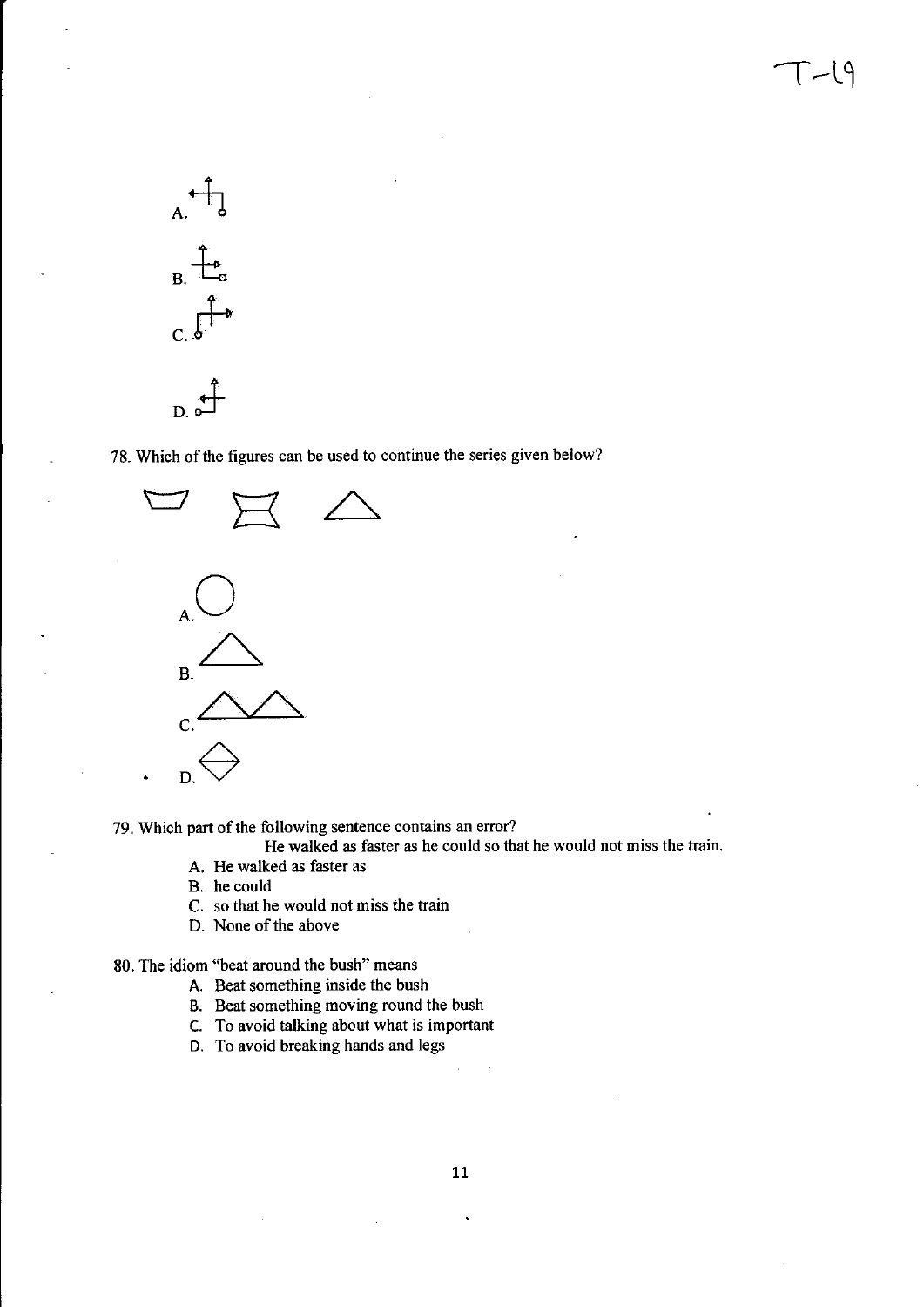## Refer to the following passage for questions 81 to 90.

If religion is to serve people it has to be judged and accepted on its own merit. Not on authorities. The study of Vedanta will reveal to you that it is founded on its own authority. It is based on reason and logic. You must, therefore, approach Vedanta as you would science and mathematics. When you study science you do not accept the statements therein on sheer authority. Just because they have been laid down by <sup>a</sup> Newton or an Einstein. A faith that is founded on authority is no faith. Take up Vedanta on its own merits. Do not allow the personality and life of a spiritual master interfere with his teaching. The life and teaching should be considered separately. Then alone will you be able to enter into the spirit of religion. Whatever knowledge Vedanta places before you examine it per se. Analyze it yourself. Apply your faculty of reason and judgment. Assimilate it. Put it into practice. Verify it in your life. Thus make it your own. Truth is your own. Nobody can claim it. You do not have to sell your liberty to any spiritual guru. The gurus drew their inspiration from their own self. The same fountainhead of inspiration is within you. You can do the same. There is no use relying on extemal forces for gaining intemal strength.

There is a general belief that one has to retire to the solitude of the forests for the study and practice of Vedanta. This is not true. Vedanta does not expect anyone to live a life of resignation. It is not a retirement plan but a technique of dynamic living. The rishis (sages) had to retire to the jungles to pursue their study, reflection and experimentation. Like a scientist would require to isolate himself to master the science he pursues. But practitioners of Vedanta having acquired this knowledge are obliged to work in their own fields of activity. Translate their theoretical ideas into practical living.

(Extract from Vedanta Treatise, by A. Parthasarthy)

## 81. Vedanta as a religion is being

- A. Commented positively
- B. Accepted without questioning
- C. Rejected as a science
- D. Judged to be pure science
- 82. The merit of Vedanta lies in its appeal to
	- . A. Faith
		- B. Science
		- C. Authority
		- D. Logic
- 83. 'A faith that is founded in authority is no faith" may be best read as
	- A. Faith has nothing to do with faith
	- B. Faith and authority are contradiction in terms
	- C. Faith is not authoritative
	- D. Faith is not dependent on authority
- 84. "The life and teaching should be considered separately" may be best read as
	- A. Life and teaching are unrelated
	- B. What happens in life is not the result of teaching
	- C. It is desirable to judge life and teaching on their own merits
	- D. It is possible to judge life independent of teaching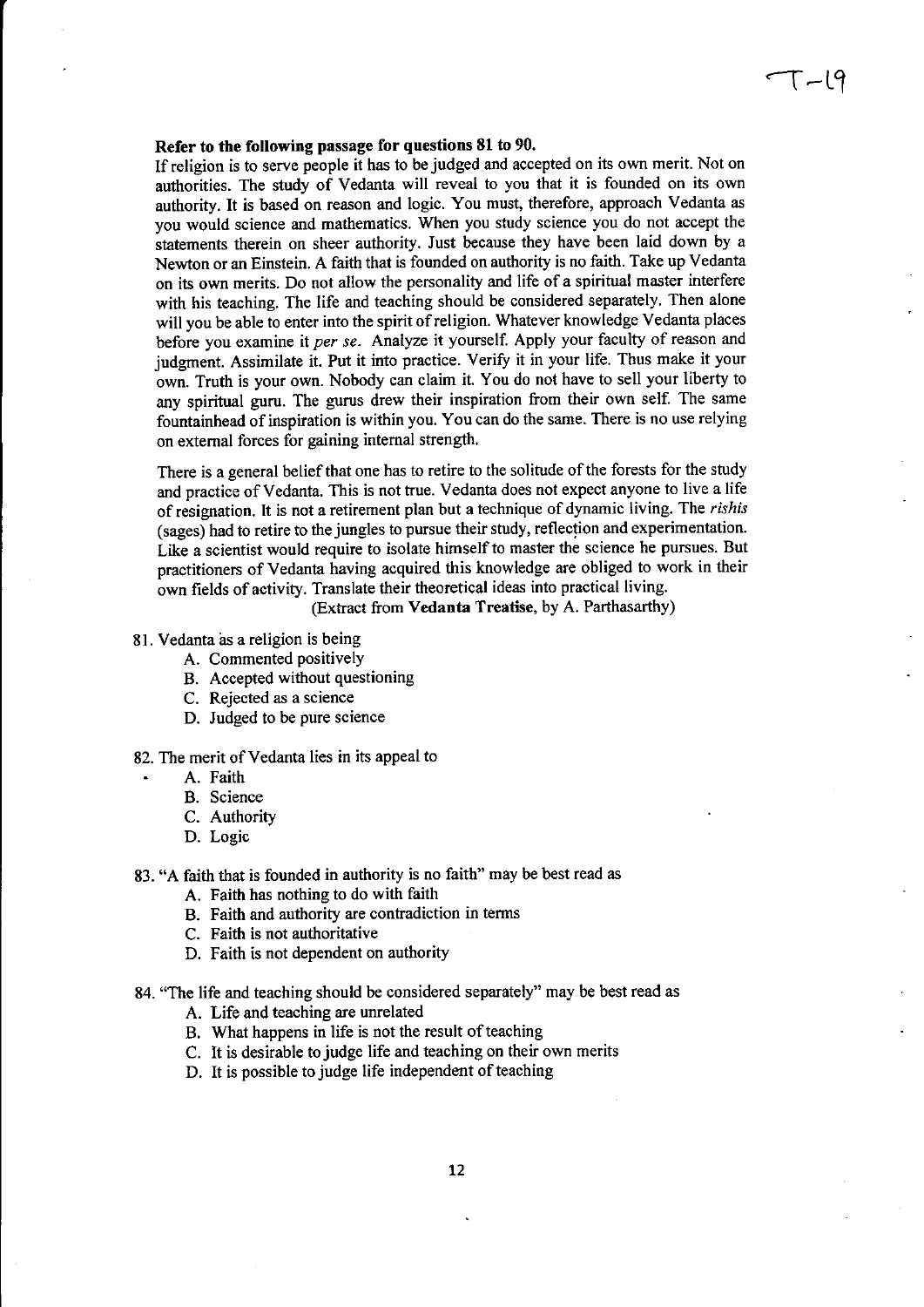85. For verifying Vedantic truth, one requires

A. Rational judgment

B. Spiritual guru

C. AI Labs

D. Extemal strength

## 86. For pursuing Vedantic truth, one does not require

- A. Reason and scripture
- B. Assimilation and revelation
- C. Renunciation and Spiritual guru
- D. Practice and spiritual guru

#### 87. The lesson one can leam from this passage on Vedanta is

- A. Science and religion are one
- B. Religion is necessary in life
- C. One should and can become one's own master
- D. Spiritual gurus are not important in achieving liberation

88. Choose the odd one out:

| A. sage      | ۰ | scientist       |
|--------------|---|-----------------|
| B. jungle    |   | lab             |
| C. practice  | - | experimentation |
| D. isolation |   | socialize       |

89. "Vedanta does not expect anyone to live a life of resignation. It is not a retirement plan but a technique of dynamic living." These two sentences suggest that

 $-19$ 

A. A Vedantin never retires in life.

B. Resignation from life necessarily implies end of dynamic living.

C. Anyone who leams a technique of dynamic living is a Vedantin.

D.Vedanta teaches a technique of dynamic living which is inconsistent with resignation.

#### 90. The portrayal of the relation between a scientist and a *rishi* is

- . A. Indistinguishable
	- B. Analogical
	- C. Formal
	- D. Identical

Refer the following passage to answer 91- 100.<br>"A SIMPLE insect can help us understand free will, and the lack of it. When a female digger wasp is ready to lay her eggs, she hunts down a cricket or similar prey, paralyses it with <sup>a</sup> sting, drags it back to the lip of her burrow, and then enters to check for blockages. If you move the cricket a few centimetres away before she re-emerges, she will again drag it to the threshold and again leave it to check for blockages. She will do this over and over. The wasp has no choice. This mindlessly inflexible behaviour has led to the wasp, Sphex ichneumoneus, becoming a byword among biologists for determinism, the idea that what we think of as a "choice" is in fact a path dictated by pre-existing factors.

It is tempting to think that we aren't like the wasp  $-$  that what we do is the result of choices that are freely made. Yet the more we learn about the neuroscience of decision-making, the more "sphexish" we seem to be. You hear people arguing that humans are mere biological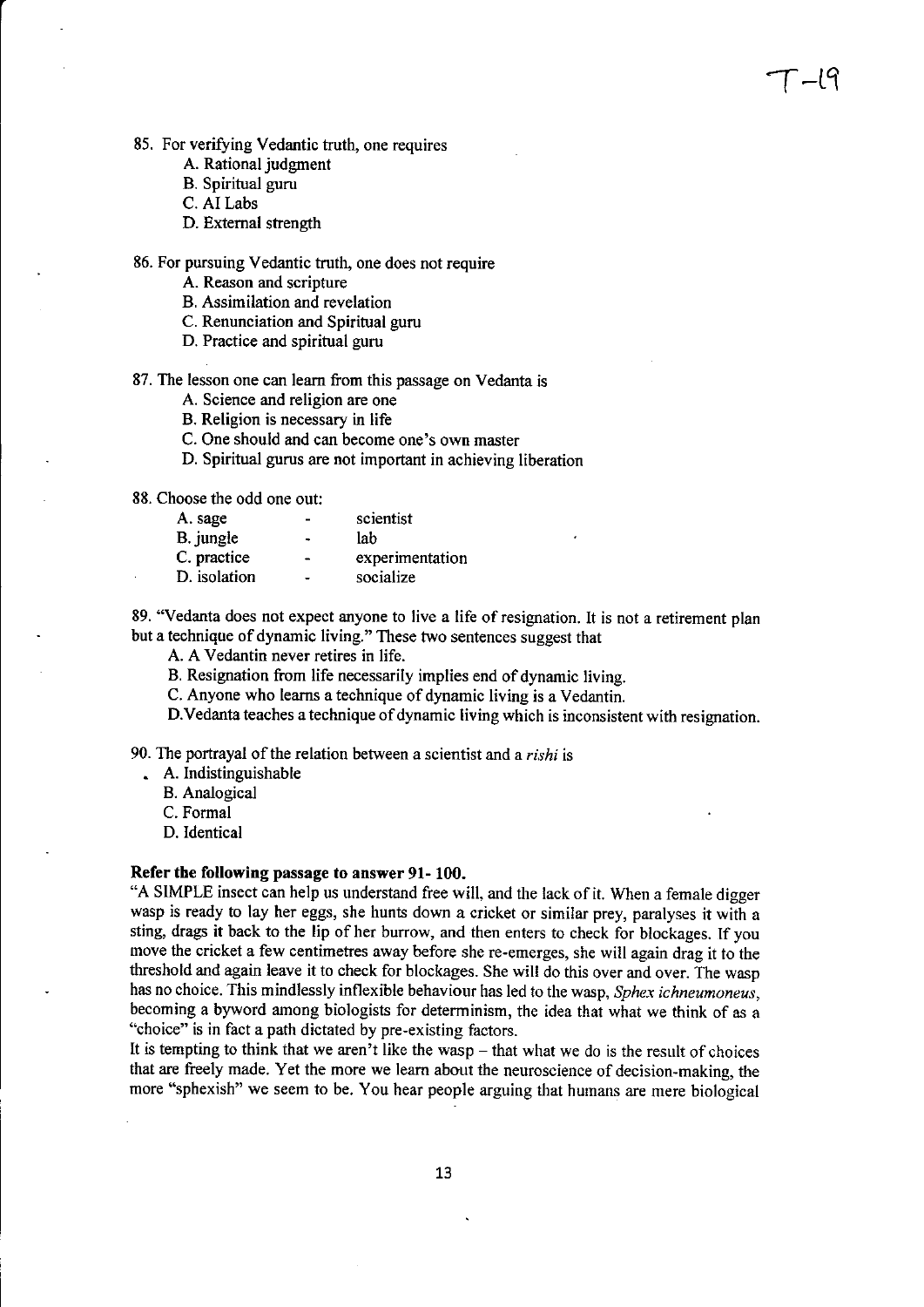machines trapped in cycles of behaviour that are ultimately beyond our control - that free will is just an illusion.

As a cognitive scientist who studies decision-making, I disagree. Of course. humans are animals. The problem, I believe, is our misguided intuitions of what it means to be a biological machine. In an attempt to dispel some of these misconceptions, I have created an interactive essay on Twitter called The Choice Engine. .....

I argue that our intuitions mean that the problem offree will never feels solved, but it is. The solution is that we are part of nature  $-$  we are complex machines. If you change your intuitions about what such a machine can do, and what those actions can mean, then you realise that we are free to make real meaningful choices. Yes, our thoughts are caused by our brains, our environment and our history, but this causal mix is unique to each individual at each moment. That explains why human behaviour is so difficult to predict.

My career researching the brain and how we choose has made me optimistic that we do have free will. Darwin's theory of evolution gave us a fear of being mere creatures. I simply disagree with the word "mere". There is enough tangled complexity in relation to the brain and mind that we can retain a meaningful view of free will and at the same time recognise our nature as living machines."

- Extracted from Tom Stafford's "It's not an Illusion, you have free will. It's just not what you think"

91. "A SIMPLE insect" refers to

- A. A male cricket
- B. A male digger wasp
- C. A female digger wasp
- D. A female cricket
- 92. "The Choice Engine" refers to
	- A. An automaton
	- B. An essay

.

- C. An engine that makes choice
- D. An angry bird
- 93. The wasp "drags it back to the lip of her burrow, and then enters to check for.

blockages. If you move the cricket a few centimetres away before she re-emerges, she will again drag it to the threshold and again leave it to check for blockages." This does not suggest that

- A. The wasp is exhibiting a 'mindlessly inflexible behaviour'.
- B. The wasp has no choice.
- C. We lack free will
- D. The wasp lacks free will.
- 94. The author asserts that
	- A. We are mere biological machines trapped in cycles of behaviour that are ultimately beyond our control.
	- B. Humans are animals.
	- C. We do not have any misguided intuitions of what it means to be a biological machine.
	- D. He is not a cognitive scientist.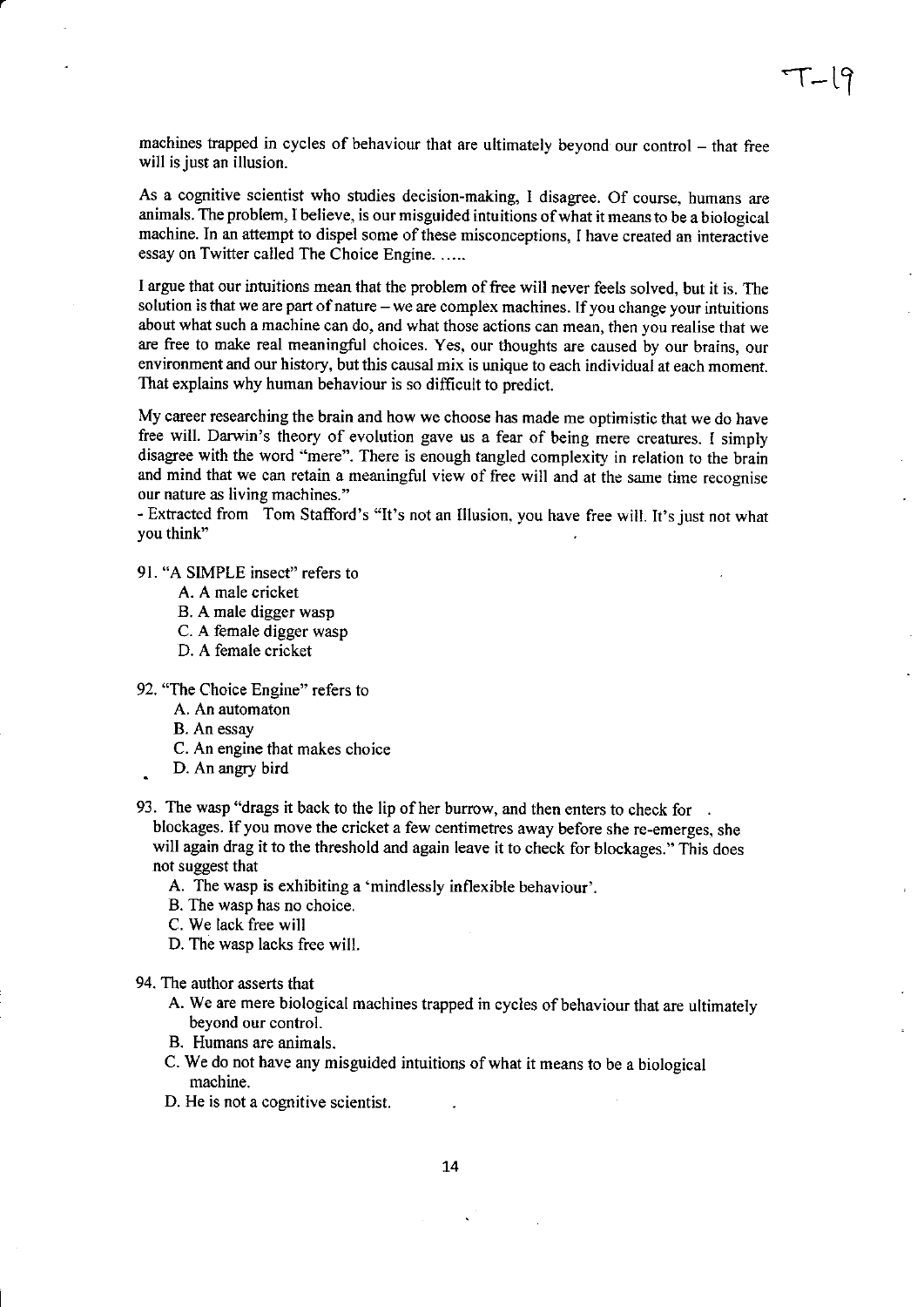- 95. In stating "Yet the more we learn about the neuroscience of decision-making, the more "sphexish" we seem to be", the author suggests that
	- A. we are mindless creatures
	- B. more developments in neuroscience logically imply that we have no free will.
	- C. it is just a mistaken belief that more developments in neuroscience logically implies that we have no free will.
	- D. Necessarily, we are beings with free will.
- 96. The author is trying to support the idea that
	- A. human beings have free will and they are not biological machines
	- B. human beings have no free will and they are biological machines
	- C. human beings have no free will although they are not biological machines
	- D. human beings have free will although they are biological machines
- 97. The author has a career in researching
	- A. Brain and human choices
	- B. Brain, not on human choices or decision making
	- C. Darwin's theory of evolution, not brain
	- D. Darwin's theory of evolution, not human choices

98. The last sentence of the paragraph suggests that the complexity of the relation between one's brain functions and mental behaviours should make us believe that

- A Necessarily, free will is an illusion
- B. It is not necessary that free will is an illusion
- C. Nece5sarily we are living machines without free will
- D. Necessarily, we are not living machines
- 99. The author argues that
	- A. the problem of free will is solved
	- B. the problem of free will is not solved
	- C. human behaviour is easily predictable
	- . D. we are not complex machines

100. How are our thoughts caused?

- A. Thoughts are caused by our brains independent of the socio-historical conditions
- B. Thoughts are caused by a unique causal mix of brain, environment and history of each individual at each moment
- C. Thoughts are caused by a general pattern of causal mix of brain, environment and history of human beings
- D. We have no thoughts insofar as we are complex biological machines